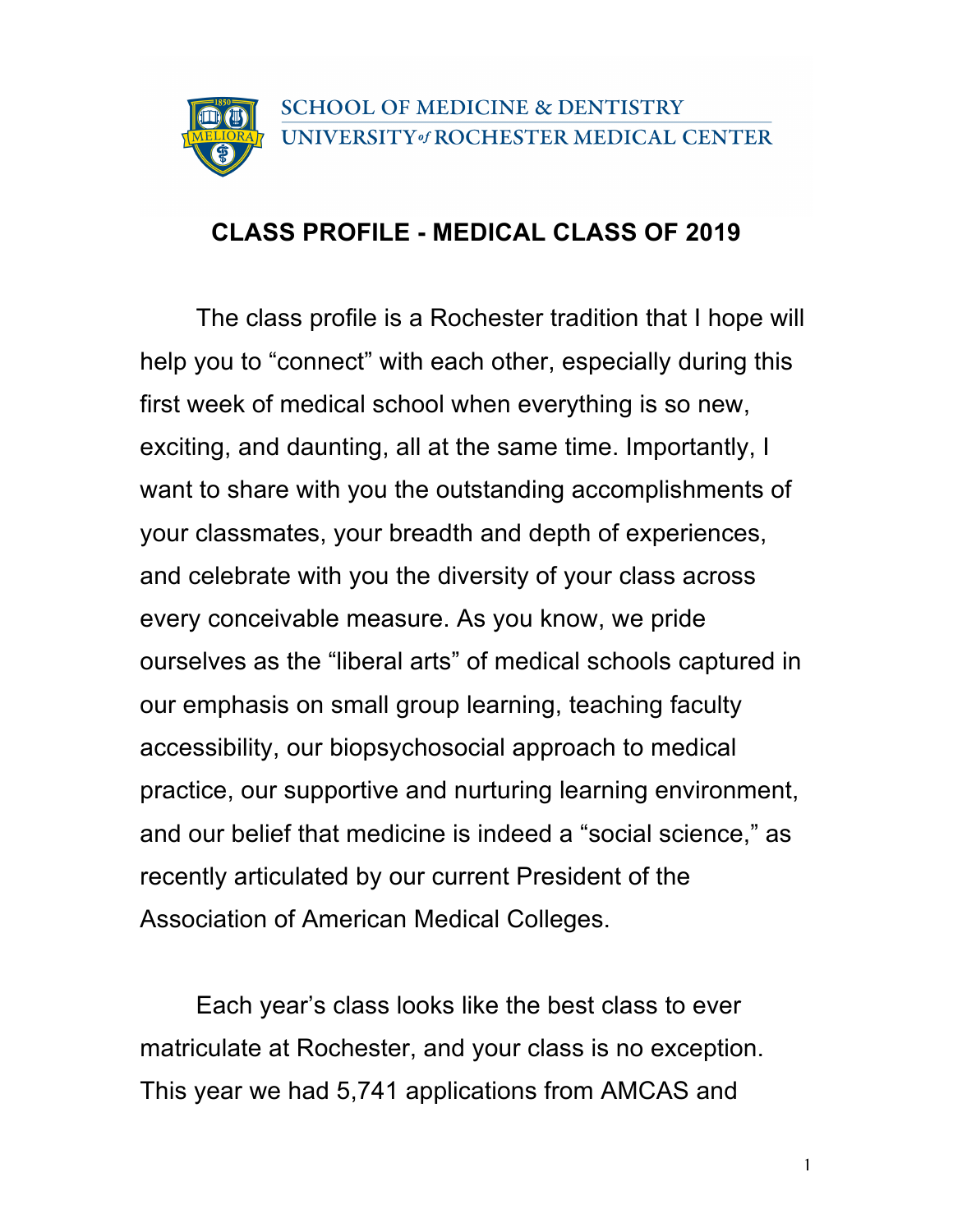

reviewed 5,266 applicants who completed our application. Of the completed applications, 46% were from female and 54% were from male applicants. About 24% of the applications were from New York residents and the remainder from outof-state. The admissions committee, faculty, and students interviewed 657 applicants this year for our 104 places in the class. Your class includes 50 women, 54 men and ranges in age from 21 to 35. The average age of your class is 23.5 years and about 40% of your class is 24 years old or older. 70% of your class has been out of college for a year or more before entering medical school.

You have 3 Jennifers in your class, and 2 of each of the following names: Alexandra, Allison, Andrew, Brendan, Daniel, Joseph, Justin, Matthew, and Michael. We also have an Ariana and Armond, an Edward and Elaine, an Erica and Erin, a Jesse and Jessica, a Katherine and Kathleen, a Mariah and Maya, a Rachel and Raphael, and a Stephanie and a Steven!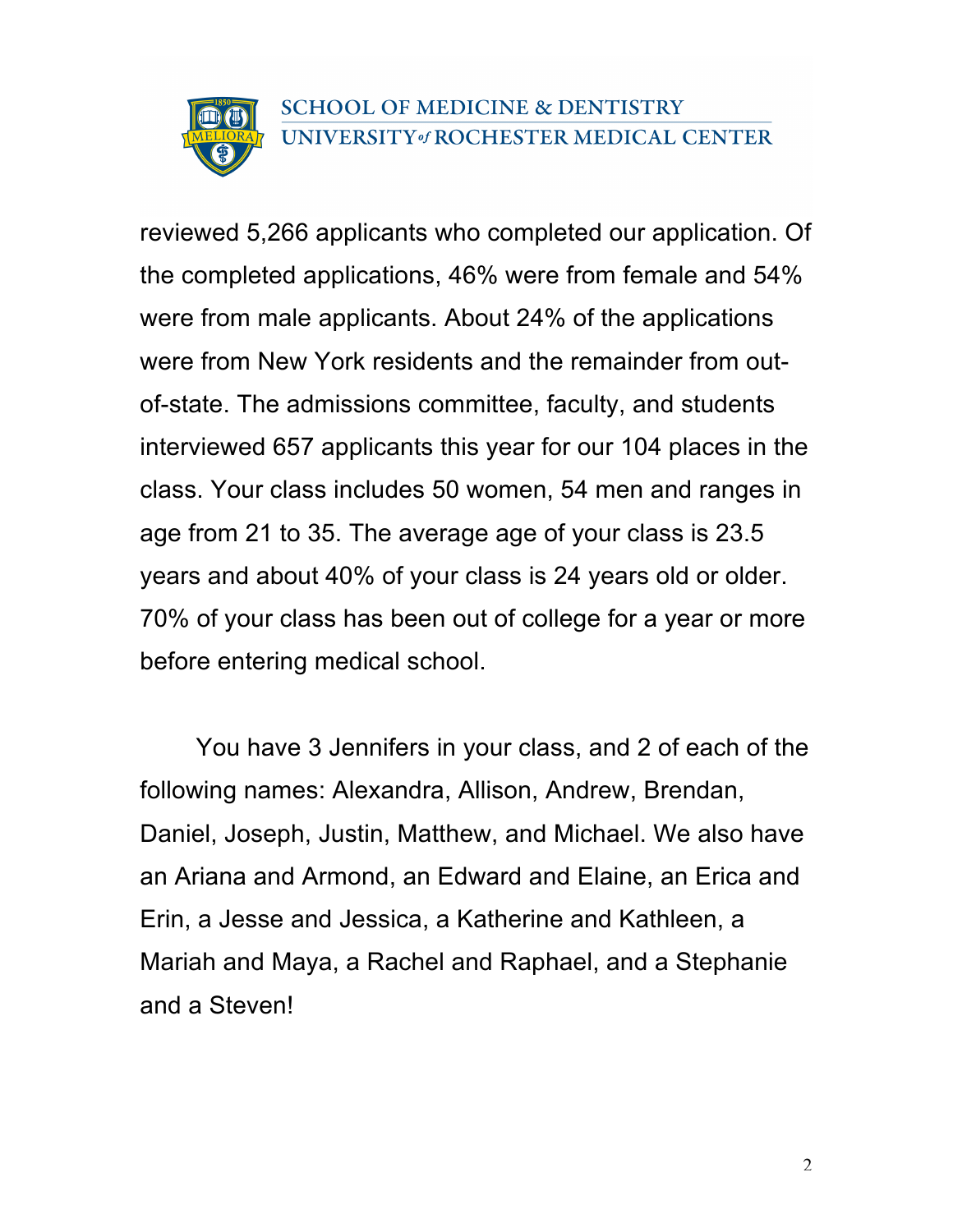

44% of you identify as non-Caucasian. All of you are citizens or permanent residents of the United States, but 8 of you were born outside the United States. Places of birth include: Ghana, India, Iran, Korea, Nigeria, Pakistan, and South Africa.

35 members of your class are New York state residents. 15 members of your class hail from Massachusetts, 8 from California, 6 from Pennsylvania, 5 from New Jersey, 4 from Washington state, and 3 each from Florida, Illinois, Maryland, Texas, Utah, and Virginia. Also, 2 each from Connecticut, Louisiana, and Michigan. 22 different states are represented in your class and other states include: Colorado, Indiana, Minnesota, North Carolina, New Hampshire, Ohio, and Oregon.

About 27 of you majored in Biology or some variation of that major, 15 in Neuroscience, 9 in Biochemistry, 6 each in English/Comparative Literature, Molecular Biology or Psychology, 5 in Anthropology, 4 in Chemistry, Economics or Public Health, 3 each in Biomedical Engineering,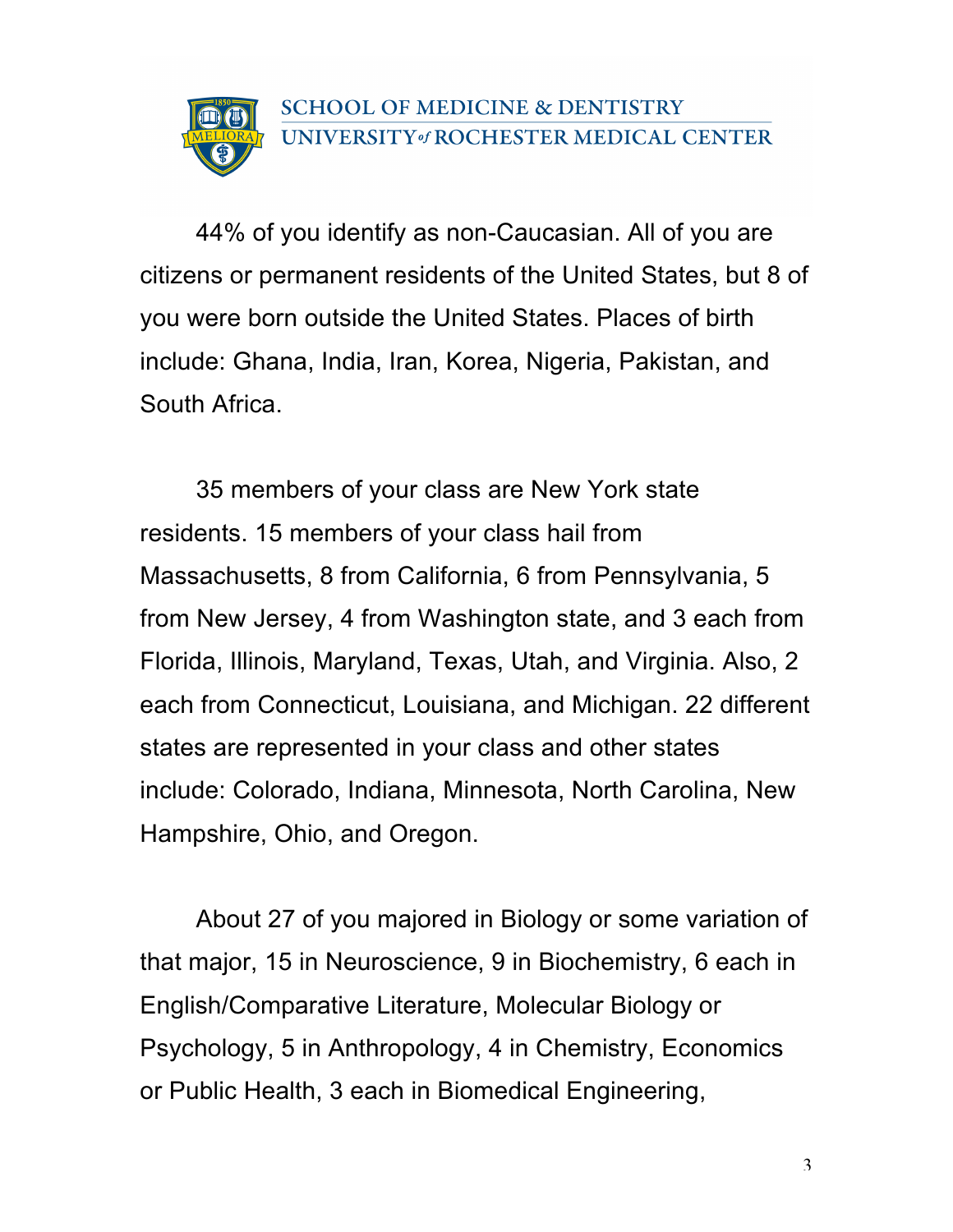

Developmental Biology, or Religion, and 2 each in Music, Physics, Political Science or Spanish. Other majors included Business Science, Emergency Services, Evolutionary Biology, French, Geology, Hispanic Studies, History, Kinesiology, Middle Eastern Studies, Philosophy, and Sociology. 40% of you majored in a Social Science or Humanities rather than the Natural Sciences. About 60% of you double-majored, 13 of you double-minored, and 11 of you have Masters degrees.

Among our special matriculation programs, 7 of you entered under our Rochester Early Medical Scholars Baccalaureate-MD program, 7 as Bryn Mawr Post-Baccalaureate students, 10 of you as part of our Early Assurance Program, and 7 of you are MD/PhD matriculants in our NIH-funded Medical Scientist Training Program. And last year, 7 of you deferred admission for one year and now join your class. 10 of you have alumni or faculty affiliations, and 19 of you are members of groups that are underrepresented in medicine.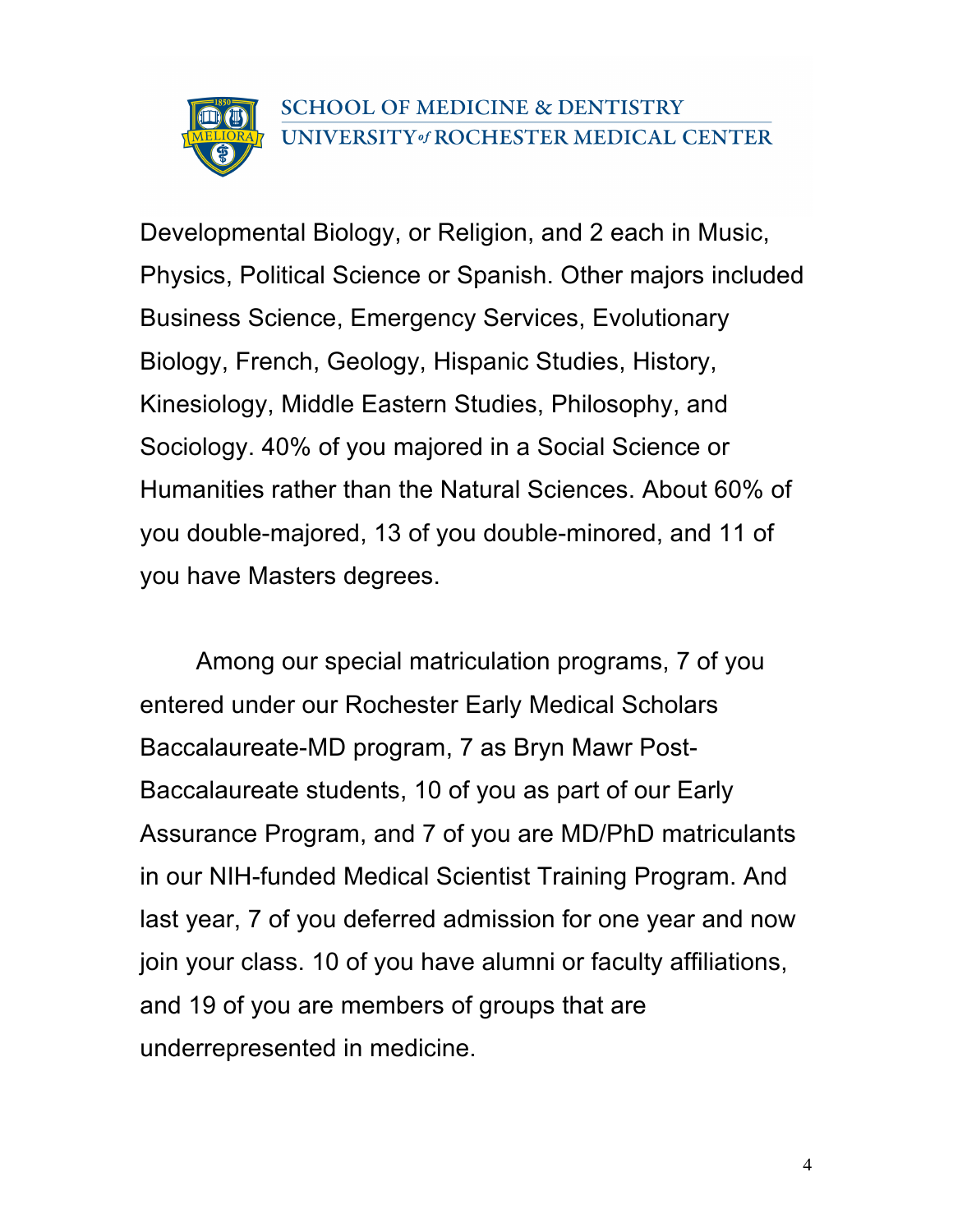## **SCHOOL OF MEDICINE & DENTISTRY** UNIVERSITY of ROCHESTER MEDICAL CENTER

You attended 59 different colleges and universities as undergraduates. 16 of you attended the University of Rochester as undergraduates, 5 attended Johns Hopkins, 4 each attended Bowdoin, Cornell, Duke, and Swarthmore. 3 each attended BYU, Colgate and Xavier, and 2 each attended Dartmouth, Hamilton, Macalester, Middlebury, Princeton, UC-Berkeley, Delaware, Notre Dame, Westminster College, and Yale. Other schools included: Bard, Beloit, Boston College, Brown, Bryn Mawr, CUNY-Hunter, Chicago, Columbia, Connecticut, Davidson, Florida, Florida International, Harvard, Holy Cross, Indiana, Luther, Michigan, New York University, Ohio State, Pennsylvania, Providence, Rice, Richmond, Sarah Lawrence, Southern Utah, St. John Fisher, St. Lawrence, Stanford, SUNY-Stony Brook, SUNY-Geneseo, UC-Davis, UCLA, Vassar, Virginia, Washnington, Wash U-St. Louis, Wheaton, and Williams. Most of you graduated with Latin Honors, Departmental Honors, or University Honors.

In addition to personal or family travel experiences, many of you held volunteer or work positions overseas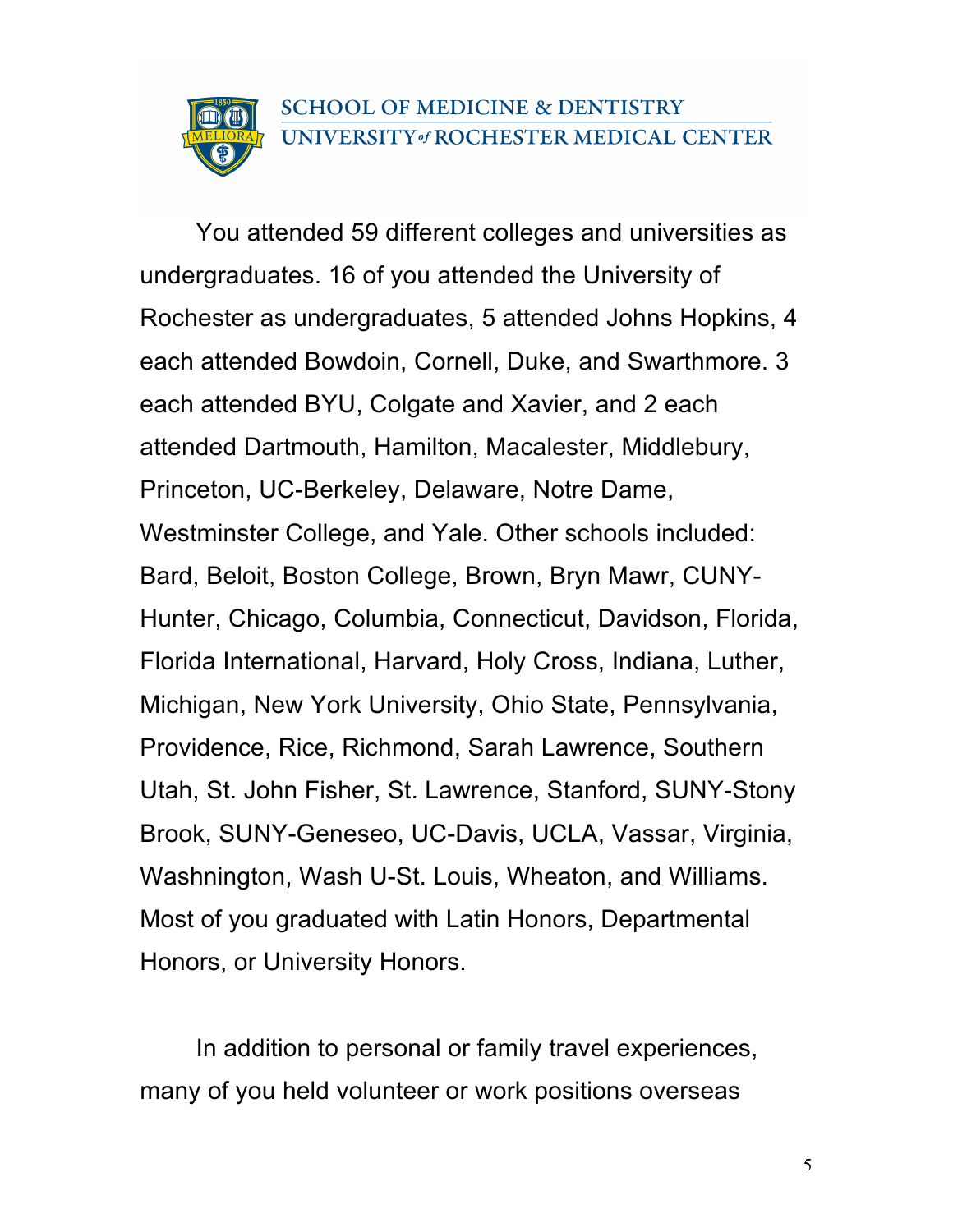

and/or participated in study abroad programs. Many of you participated in volunteer mission, health and/or research experiences in a number of different countries. Seven of you participated in AmeriCorps, Teach for America, or the MATCH program, committing a full year or two after college in service to those most in need. Several of you were Fulbright Scholars or Researchers, and about 80% of you are at least bilingual, including several who are proficient in American Sign Language. Additionally, over 85% of your class has participated in research projects in college and beyond. Not counting international travel for pleasure, over 85 members of this class participated in an international study, mission, health, or volunteer work-related experience overseas. You've been to over 50 different countries, from Ecuador to England, Morocco to Mongolia, Guatemala to Ghana, Barbados to Bhutan, Sierra Leone to Senegal, France to Fiji, Taiwan to Tunisia, and New Zealand to Zambia.

You've participated in many of the standard volunteer experiences, both in clinical settings and community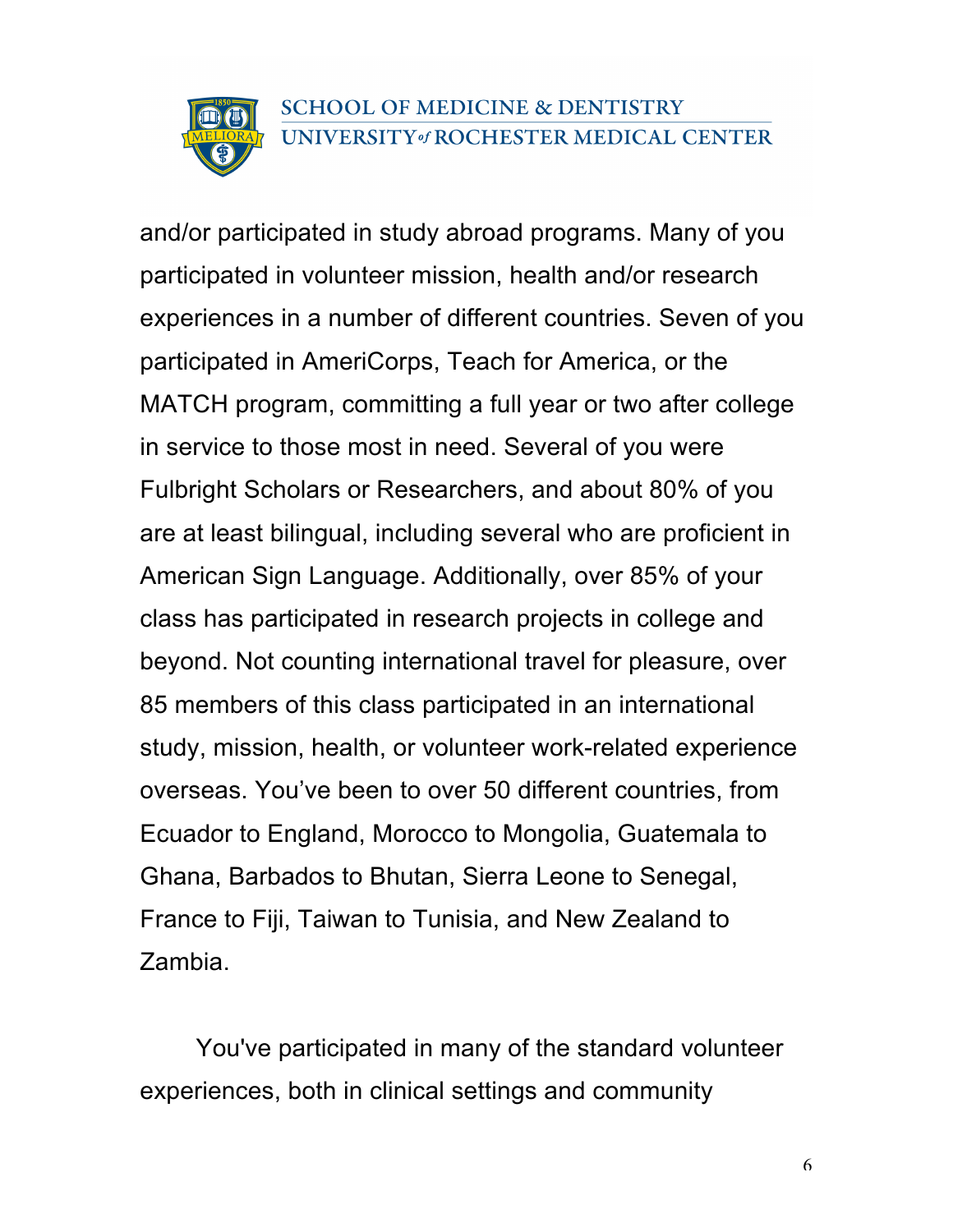

outreach, which we've come to expect of our medical students. A sampling includes hospice, Habitat for Humanity, volunteer ambulance service, literacy volunteers, soup kitchens, homeless shelters, Planned Parenthood, nursing homes, camps for the disabled, therapeutic horseback riding, and, of course, numerous hospital, shadowing, and ambulatory clinic experiences, some rural and many in underserved inner cities or in developing countries. Three of you have received Health Professions Scholarships, 2 from the Army and 1 from the Navy. One of you worked with small teams in high-needs schools on Chicago's west side, one wrote MCAT questions for Khan Academy while another classmate won the Khan Academy MCAT video-making competition in 2014. Another took driving lessons this summer in New York City (brave soul). One of you started your own company to address global inequity by obtaining fabrics abroad to create clothing for retail sale, and then sharing the profits with those providing the fabrics. Another spent five years as a special education teacher in New York City public schools, several of those years as a Teach for America volunteer. Many of you are EMT, CPR or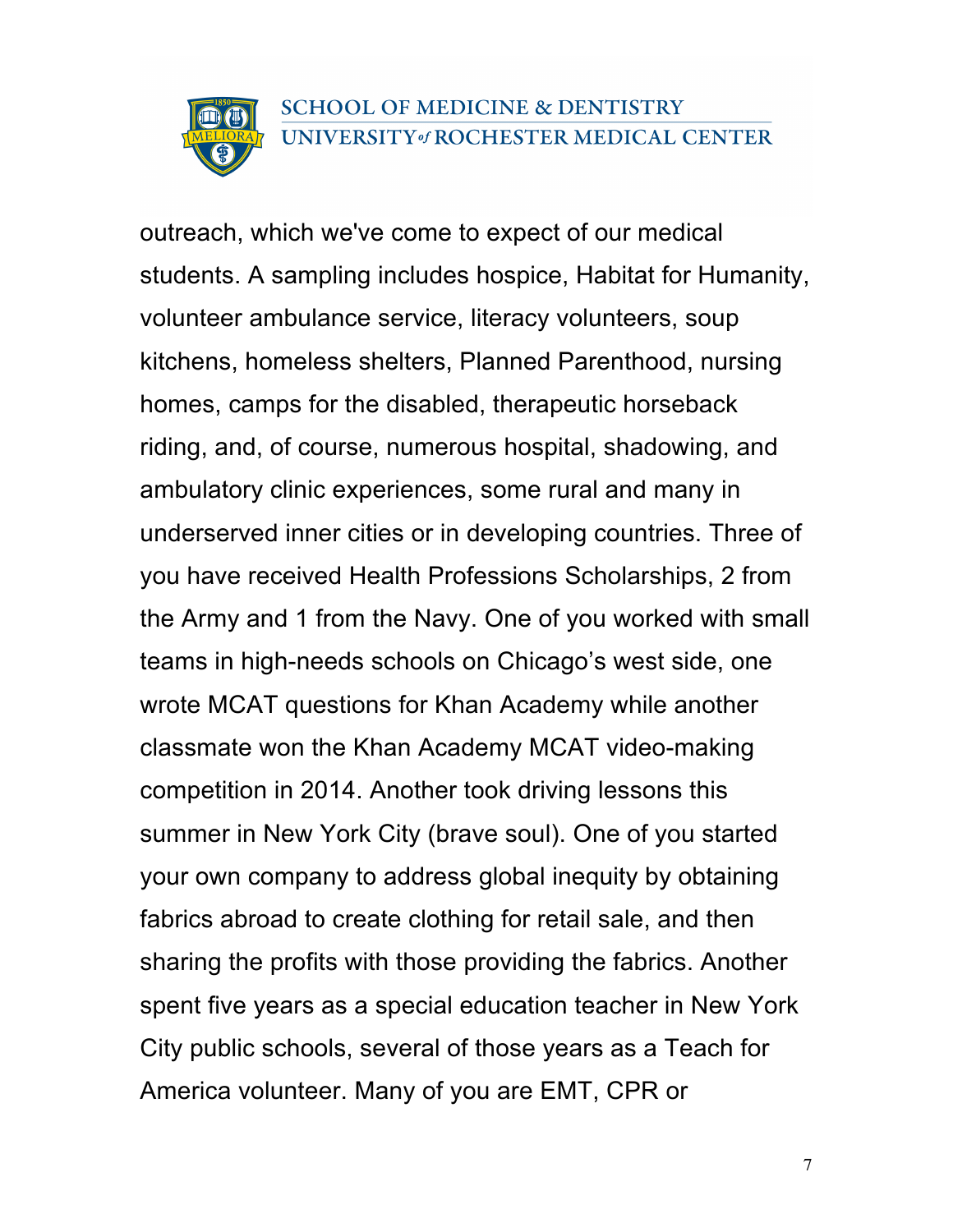Wilderness Training certified, and you've volunteered in the PICU, NICU, SICU, ICU, CCU and have accumulated some large IOUs, most in the form of student loans!

In your free time you've enjoy music, dancing, cooking and eating, intramural sports of all types, jogging, creative writing, swimming, yoga, art, travel, photography, rhythmic gymnastics, snowboarding, and wakeboarding. You've played in university marching bands, collected sports cards, joined a Hogwarts Club, embraced paragliding, been a firefighter, a figure skater, a coach, and like scrapbooking or brewing your own beer (come see me later).

You've been active in orchestras, bands, theatre, debate teams, dance groups, vocal groups, and at least 11 of you were college varsity athletes. Your sports included soccer, track and field, baseball, fencing, lacrosse, volleyball, swimming, squash, and skeet and trap shooting. See if, over the next several days, you can guess which one of you deferred entrance into medical school to train with the Women's US National Lacrosse Team. She was a 2014 First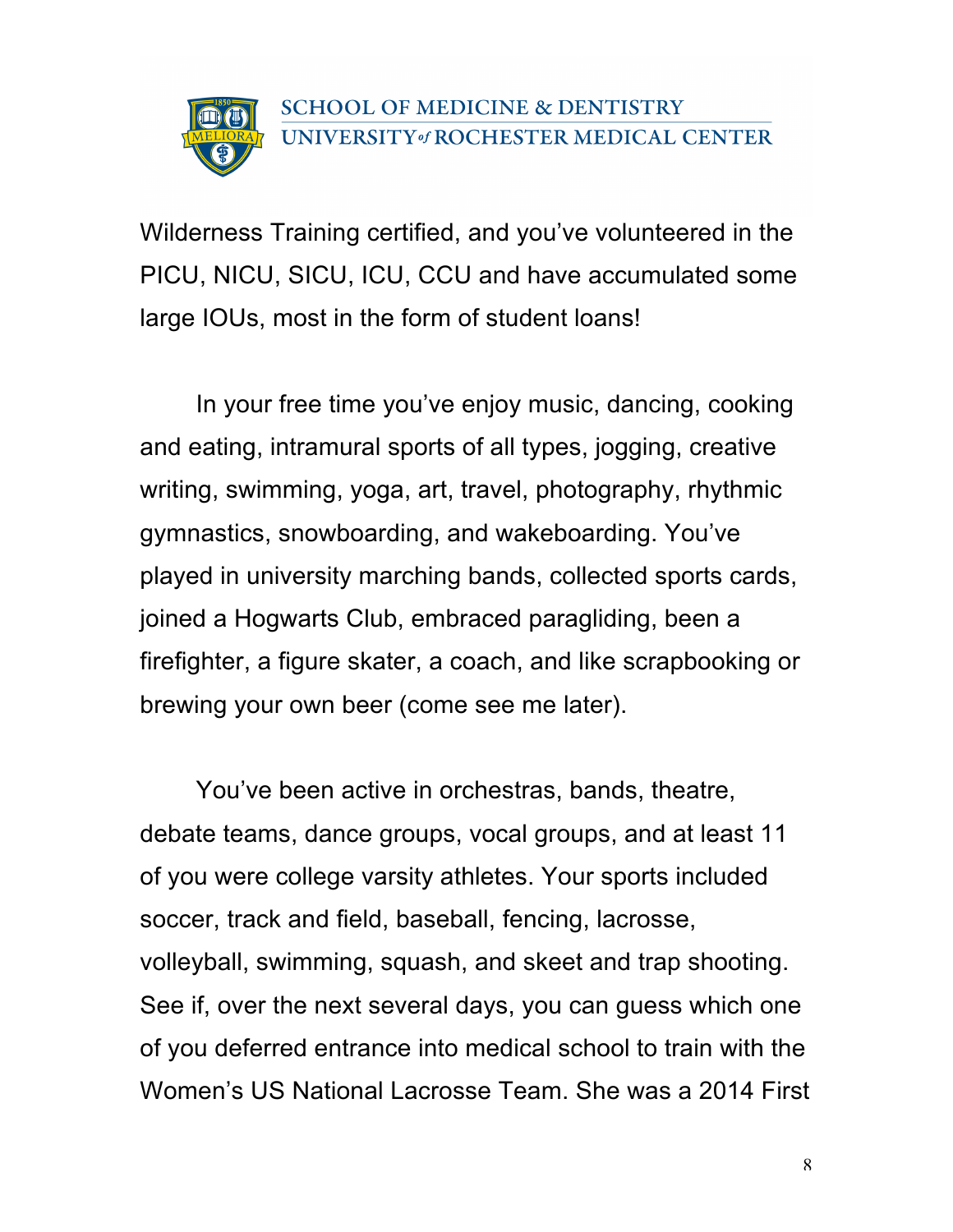Team All-American, an Academic All-American, and the 2014 NCAA leader in points and assists per game.

Thirty-one of your parents are physicians, 4 are dentists, and at least 13 of your parents are physician assistants, nurse practitioners, physical therapists, or registered nurses. Additionally, many of your parents are teachers, spanning the continuum from preschool to college professors. For many of you, your parents are truly an inspiration, if for no other reason than they were always there for you. It is truly remarkable and inspiring to see all that you have achieved in such a short period of time and, for many of you, against all odds. A number of you are the first in your family to graduate from college and many have held work-study jobs throughout college just so you could attend. And, you've excelled; as students, as volunteers, as young parents, and as humanists, ready to begin careers in academic medicine, teaching and research, or private practice, and hopefully *always* as advocates for your patients.

9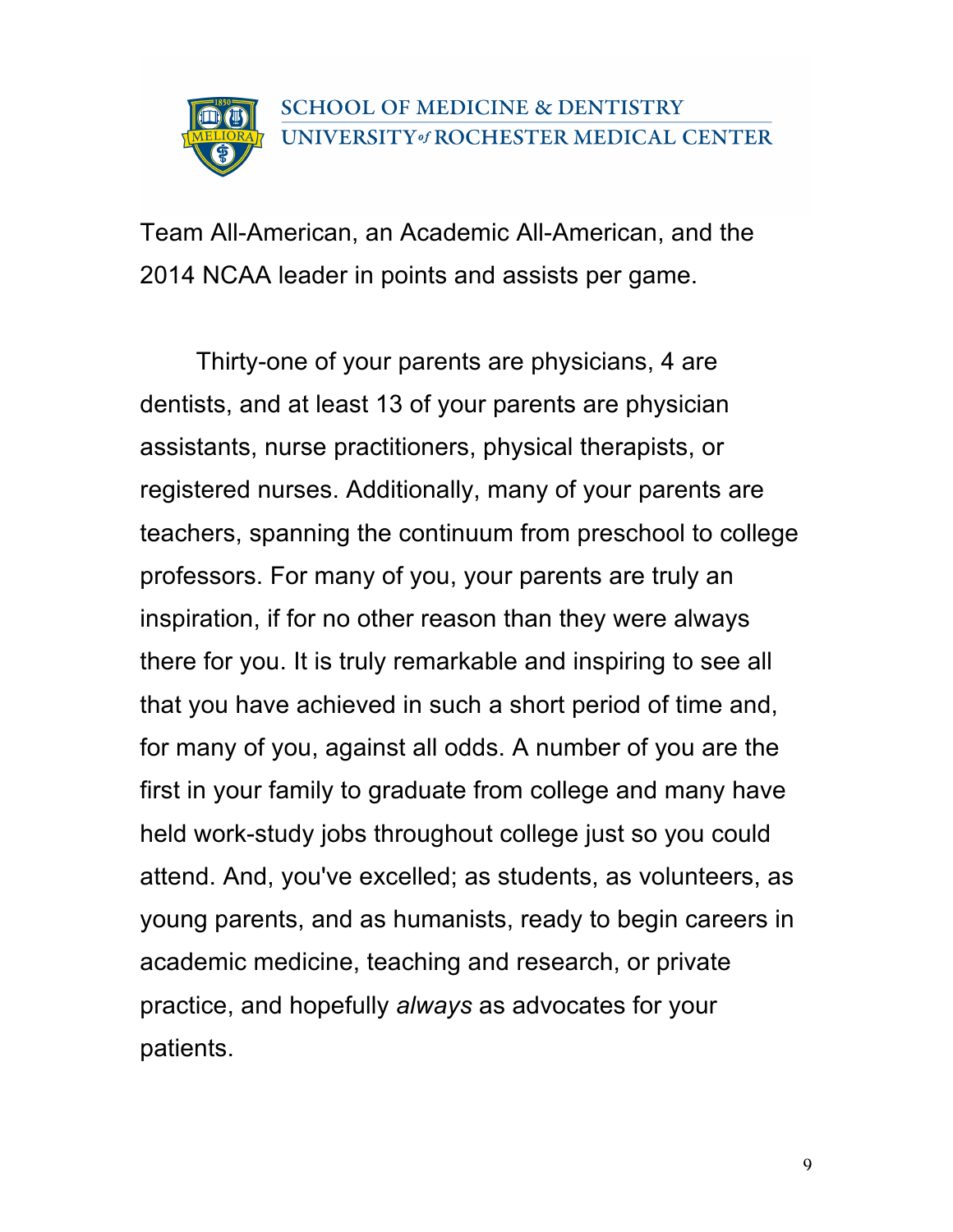## **SCHOOL OF MEDICINE & DENTISTRY** UNIVERSITY of ROCHESTER MEDICAL CENTER

Finally, you identified your strengths, many of which included empathy, being good listeners, compassionate, focused, open-minded, and responsible. And, you listed your weaknesses, and we all have them, but several caught my eye. One of you commented that you tend to let "perfect be the enemy of good." Some of you also listed "being afraid to ask for help." Let me assure you, in the months ahead you will need to "ask for help," and you should never feel selfconscious about doing so. Medicine is an arduous journey but not one you need to take alone. Rochester prides itself as an accepting, nurturing, and supportive learning environment, and my hope for all of you is that you will avail yourself of that resource, embodied in your fellow classmates, faculty, Advisory Deans, and staff.

I think it is probably best to end here. Time only permits me to capture a superficial glimpse of who you *really* are. I hope during the weeks ahead that you will take the time to seek each other out, get to really know each other, support one another, and establish friendships that will last a lifetime. Be nice to the person sitting next to you because there is a